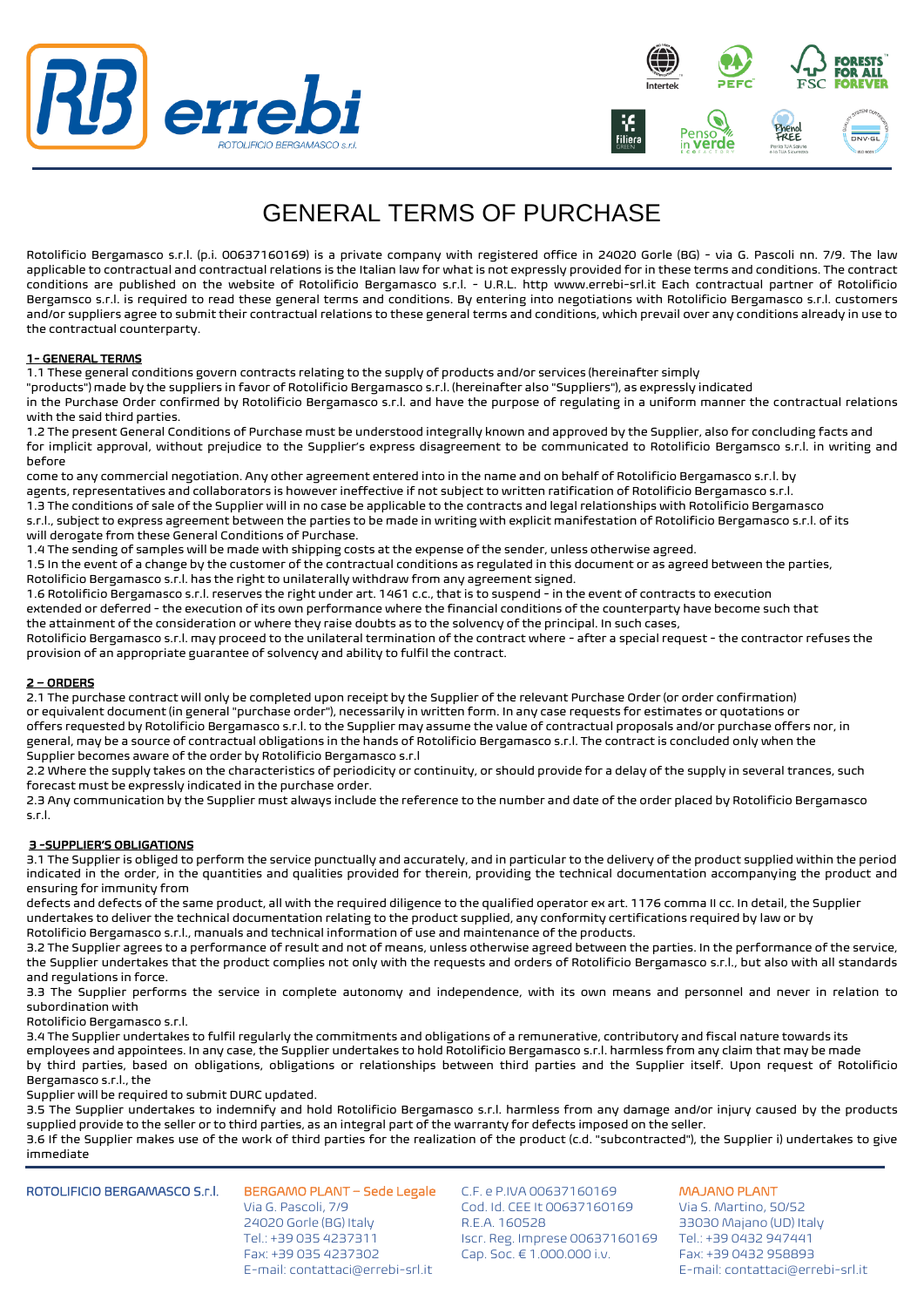



news to Rotolificio Bergamasco s.r.l., which may unilaterally withdraw from the contract; ii) will however remain solely responsible to Rotolificio Bergamasco s.r.l. of the regular performance; iii) undertakes to indemnify Rotolificio Bergamasco s.r.l. from any loss or injury as a result of actions and/or requests from third parties, including those arising from obligations of solidarity provided for by law and generated the conduct of third party subcontractors.

## 4 – PRICES AND DELIVERIES

4.1 Prices are to be considered excluding VAT and are invoiced on the basis of the prices in place at the time the order was placed of purchase. Any other taxes, in addition to VAT, will be applied when imposed by law at the time of invoicing. Where the delivery of the products,

their payment and billing take place at a later time than the purchase order, in any case it will be possible to apply - from part of the Supplier - a variation in rise of the price, that it must be considered not incremental regarding how much

agreed in the purchase order and binding on the Supplier.

4.2 The deadline for the delivery of the product is agreed between Rotolificio Bergamasco s.r.l. and the Supplier and is indicated in the purchase order. When

this deadline is indicated as mandatory in the purchase order, the delay in delivery may result in the immediate termination of the contract. 4.3 Where the deadline is not indicated as mandatory in the purchase order, a maximum delay in the delivery of the product equal to 7 days. From the eighth day inclusive, the parties agree that a penalty of 10% of the price will be applied to the Supplier agreed for delivery, this on a scaling basis for every 7 days of delay.

4.4 If the delay in delivery exceeds 30 days, the contract shall be automatically terminated. Rotolificio Bergamasco s.r.l. will be entitled to require the Supplier to pay a penalty equal to the value of the order, reserving the right to take legal action for the greatest damage. 4.5 Unless otherwise agreed in the order confirmation, all shipping costs, returns and possible storage of the products at the Supplier, will always be at the expense of the Supplier.

4.6 END-OF-YEAR BONUS/REBATE: where in the order confirmation the parties have agreed on a REBATE bonus (or "end-of-year"), which provides the application of a discount on the price of the purchase orders made in the current year upon reaching a certain threshold of purchases, the provider will issue credit note for the amount of the accrued REBATE bonus, this within the first 15 days of the following year. This credit note will be put, as a priority, in compensation with any payments still due by Rotolificio Bergamasco s.r.l. to the Supplier. Where the amount accrued as a bonus REBATE should exceed any payments still due, the excess will be paid by the Supplier to Rotolificio

Bergamasco s.r.l. within 15 days from the relative communication of Rotolificio Bergamasco s.r.l.

4.6.1 Upon reaching the threshold for the REBATE bonus (or "year-end"), the Supplier shall promptly notify

Rotolificio Bergamasco s.r.l. Any forfeiture from the use of the bonus will be opposable to Rotolificio Bergamasco s.r.l. only after 15 days from the communication made by the Supplier.

# 5 – PAYMENT TERMS

5.1 Payments shall be made within the time limits laid down in the Order, regardless of any advance payments made in respect of the delivery date. 5.2 In the absence of different agreements provided for in the Order, the Supplier will issue an invoice on the same day of delivery of the product to Rotolificio

Bergamasco s.r.l. The invoice will be paid by Rotolificio Bergamasco s.r.l. within 10 days of the month following that identified by the course 90 days after the invoice is issued, by bank transfer. Payments will be made in Euro.

5.3 Each invoice must refer to a single Order, the number of which must be shown on the invoice: the missing invoices and/or

will be rejected. Invoices must be drawn up in compliance with all the laws on the subject and in particular the rules

tax and accounting and addressed to Rotolificio Bergamasco s.r.l. Any invoices not complying with these rules will be considered invalid and consequently rejected.

5.4 Possible delays in payments caused by delays in the issuance of invoices or the issuance of invoices that do not comply with all the applicable laws, or incomplete, will be to any effect attributable to the Supplier, resulting in automatic deferral of the payment term which will run from the date on which Rotolificio Bergamasco s.r.l. has received a regular and correct invoice.

5.5 The payment of invoices will not constitute implicit acceptance of the supply or the value invoiced, or waives to exercise any and all the right provided for by law or these conditions of purchase. Therefore Rotolificio Bergamasco s.r.l. will have the full right to exercise, also after payment, any right conferred by law or by these general conditions of purchase.

5.6 Where the payment is fixed after the delivery of the product, Rotolificio Bergamasco s.r.l. will have the right to suspend the payments of sums due if: i) the performance of the Contract, is incomplete, incorrect or not in conformity with the agreements; ii) on the Products or Services

defects or defects or lack of the promised qualities of any kind.

5.7 Without prejudice to the right of Rotolificio Bergamasco s.r.l. to accept advance deliveries, the advance delivery of the product will not affect the term originally agreed between the parties for payment.

5.8 The Supplier is prohibited from assigning to third parties the claim deriving from the relations with Rotlificio Bergamasco s.r.l. pursuant to art. 1260 paragraph II cc. or transfer the Contracts in the absence of specific written authorization by Rotolificio Bergamasco s.r.l.

#### 6 – WARRANTY FOR DEFECTS

6.1 The Supplier has the obligation to deliver to Rotolificio Bergamasco s.r.l. and/or to the third party customers indicated by the same, product conforming to that contractually agreed in the Purchase Order, free from defects or malfunctions or non-conformities, suitable for the purpose for which it is intended; and made in compliance with applicable laws and regulations. Rotolificio Bergamasco s.r.l. reserves all rights to perform upon receipt of the Products, or at the end of the execution of the Services, any inspection and/or control in order to verify the absence of defects and/or defects, the full compliance of the Products and Services, as well as the completeness and regularity of the supply, both in terms of quality and

ROTOLIFICIO BERGAMASCO S.r.l.

BERGAMO PLANT – Sede Legale Via G. Pascoli, 7/9 24020 Gorle (BG) Italy Tel.: +39 035 4237311 Fax: +39 035 4237302 E-mail: contattaci@errebi-srl.it

C.F. e P.IVA 00637160169 Cod. Id. CEE It 00637160169 R.E.A. 160528 Iscr. Reg. Imprese 00637160169 Cap. Soc. € 1.000.000 i.v.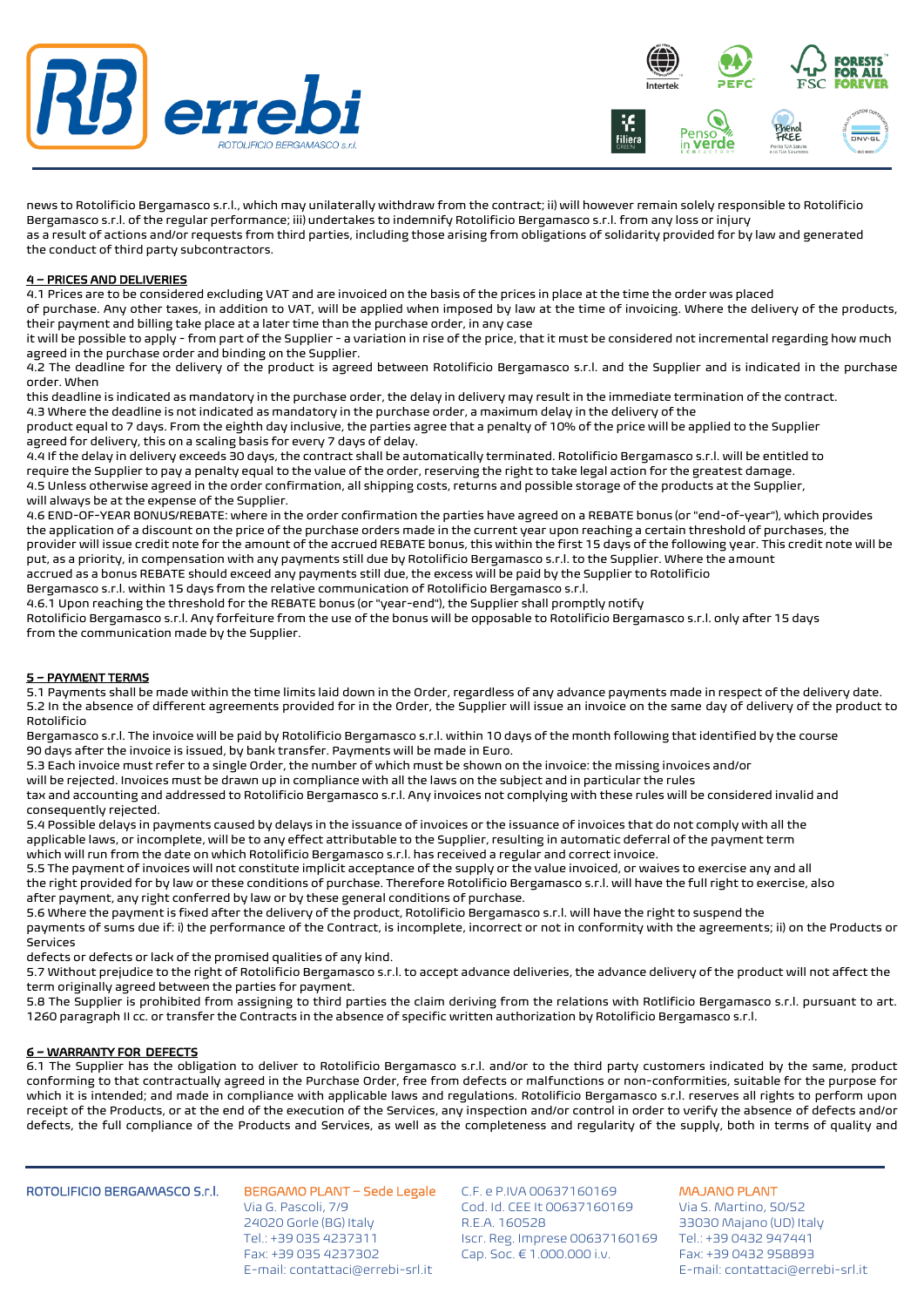



quantity. Where, as a result of such verifications should emerge discrepancies in quantitative or qualitative terms will be the right of Rotolificio Bergamasco s.r.l. to refuse delivery total or partial of the Products.

6.2 By way of derogation from the applicable legal provisions regarding warranty for defects and defects, pursuant to art. 1490 ss. cc. or art. 2226 cc. , the parties

agree that the warranty for defects and defects provided by the Supplier has a total duration of 24 (twenty-four) months, with effect from delivery of the Products, unless the Contract provides for an operational test of verification and acceptance of the Products, in which case the period of contractual guarantee will start from the date of passing this test. In any case, Rotolificio Bergamasco s.r.l. may - spontaneously or on request of the Fronitore - declare in advance, also at the outcome of the product verification test, the conformity of the product. In the absence of a express declaration, any approval by Rotolificio Bergamasco s.r.l. will not in any way relieve the Supplier of its liability for the guarantee given.

6.3 The parties agree that any defects or defects or non-conformities found by Rotolificio Bergamasco s.r.l. shall be reported for

written, by registered letter or certified e-mail, to the Supplier within 15 (fifteen) days of its discovery, indicating the

precise description of the defect found, and this is that it deals with manifest or hidden defect and the moment itself of the discovery. If they are third parties

customers of Rotolificio Bergamasco s.r.l. to discover the defect or defect, the deadline for the above-mentioned complaint will run from the date on which Rotolificio

Bergamasco s.r.l. will receive the formal complaint of the defect or defect or lack of quality. The complaint will not be necessary if the Supplier has acknowledged

the existence of the defect or concealed it.

6.4 Once the defect, defect or lack of quality has been detected, Rotolificio Bergamasco s.r.l. may ask, at its choice, the Supplier: (i) the repair of the Products, the replacement of the same or the elimination of defects related to the Services, free of charge in both cases; or (ii) the reduction of the price; or (iii) the

termination of the Contract; without prejudice to the right to compensation for damages.

6.5 If Rotolificio Bergamasco s.r.l. requires the repair, replacement of the Products, or the elimination of defects, the Supplier shall carry out the required repairs or replacements or deletions in the shortest possible time and in any case no later than 5 (five) days from request, bearing all consequential charges including any ancillary charges (transport costs, labour and materials).

6.6 In any case, where defects or defects or lack of quality arise before payment of the amounts due, the payment periods

provided for by Rotolificio Bergamasco s.r.l. remain suspended for as long as necessary for the Supplier to remedy the defects, or until the parties will not have - according to good faith - agreed the lower price due for the failed product. In the case foreseen by this chapter, Rotolificio Bergamasco s.r.l. has the right to suspend the payment of any sum due to the Supplier, even if not inherent in the defective products, this in the measure of the price already paid for spoiled products.

6.7 In case of urgency or non-performance/untidiness by the Supplier in carrying out repairs, eliminations or planned replacements the guarantee, or of refusal or lack of competence to provide for it, Rotolificio Bergamasco s.r.l. can provide it on its own initiative, also through third parties, charging the related charges to the Supplier, who will be required to refund them on request, upon presentation of the relevant

supporting documents. In any case, this right does not affect the right of Rotolificio Bergamasco s.r.l. to request a reasonable reduction of or to terminate the Contract in any of the following situations: i) repair, disposal or replacement is impossible or

excessively expensive; ii) the Supplier has not repaired, disposed of or replaced within the period provided for in paragraph5 of this Article.

6.8 The parts replaced under warranty by the Supplier shall enjoy an equal warranty period, with effect from the date of replacement.

6.9 Rotolificio Bergamasco s.r.l. shall have the right to request the Supplier to carry out all repairs or replacements or cancellations under warranty directly with or for the benefit of its customer. In this case, the Supplier shall be required to do so by directly supporting all related charges.

6.10 If there is a legal dispute regarding the supply of the Products or Services for any reason, Rotolificio Bergamasco s.r.l. may suspend its payment until it has been definitively established that it is in order and that the

disputes, reason why the Supplier will not be able to take action for the recovery of the related claim and will not run on the sums not paid by Rotolificio

Bergamasco s.r.l. not even legal interests and those provided for by D. Lgs. 231/2002 as subsequently amended and updated. 6.11 Rotolificio Bergamasco s.r.l. may compensate the sums claimed from the Supplier as compensation for the damage due to him for the supplies of Products.

# 7 – RIGHT OF WITHDRAWAL AND TERMINATION OF THE CONTRACT

7.1 Rotolificio Bergamasco s.r.l. will have the right to withdraw pursuant to art. 1373 cc. or art. 2227 cc. at any time by the Contracts concluded through one or more Orders in its sole discretion, including where the Supplier has commenced the performance of the Contracts. 7.2 The withdrawal will be exercised by written communication sent by Rotolificio Bergamasco s.r.l. by registered letter a.r. or by PEC. A following the withdrawal the Supplier will immediately suspend all activities relating to the Order. Rotolificio Bergamasco s.r.l. will be required to correspond to the Supplier, for the part of Products already manufactured and not yet delivered, the price agreed in the purchase order in proportion to the

Products already manufactured on the date of withdrawal. The Supplier will be required to deliver the Products for which Rotolificio Bergamasco s.r.l. will have

paid the price in accordance with the provisions of the preceding paragraph, with express waiver by the Supplier to require Rotolificio Bergamasco s.r.l. any compensation and/ or compensation for the remainder of the supply. 7.3 Without prejudice to any and all other possibilities provided by law, Contracts and these General Conditions of Purchase, Rotolificio

ROTOLIFICIO BERGAMASCO S.r.l.

BERGAMO PLANT – Sede Legale Via G. Pascoli, 7/9 24020 Gorle (BG) Italy Tel.: +39 035 4237311 Fax: +39 035 4237302 E-mail: contattaci@errebi-srl.it

C.F. e P.IVA 00637160169 Cod. Id. CEE It 00637160169 R.E.A. 160528 Iscr. Reg. Imprese 00637160169 Cap. Soc. € 1.000.000 i.v.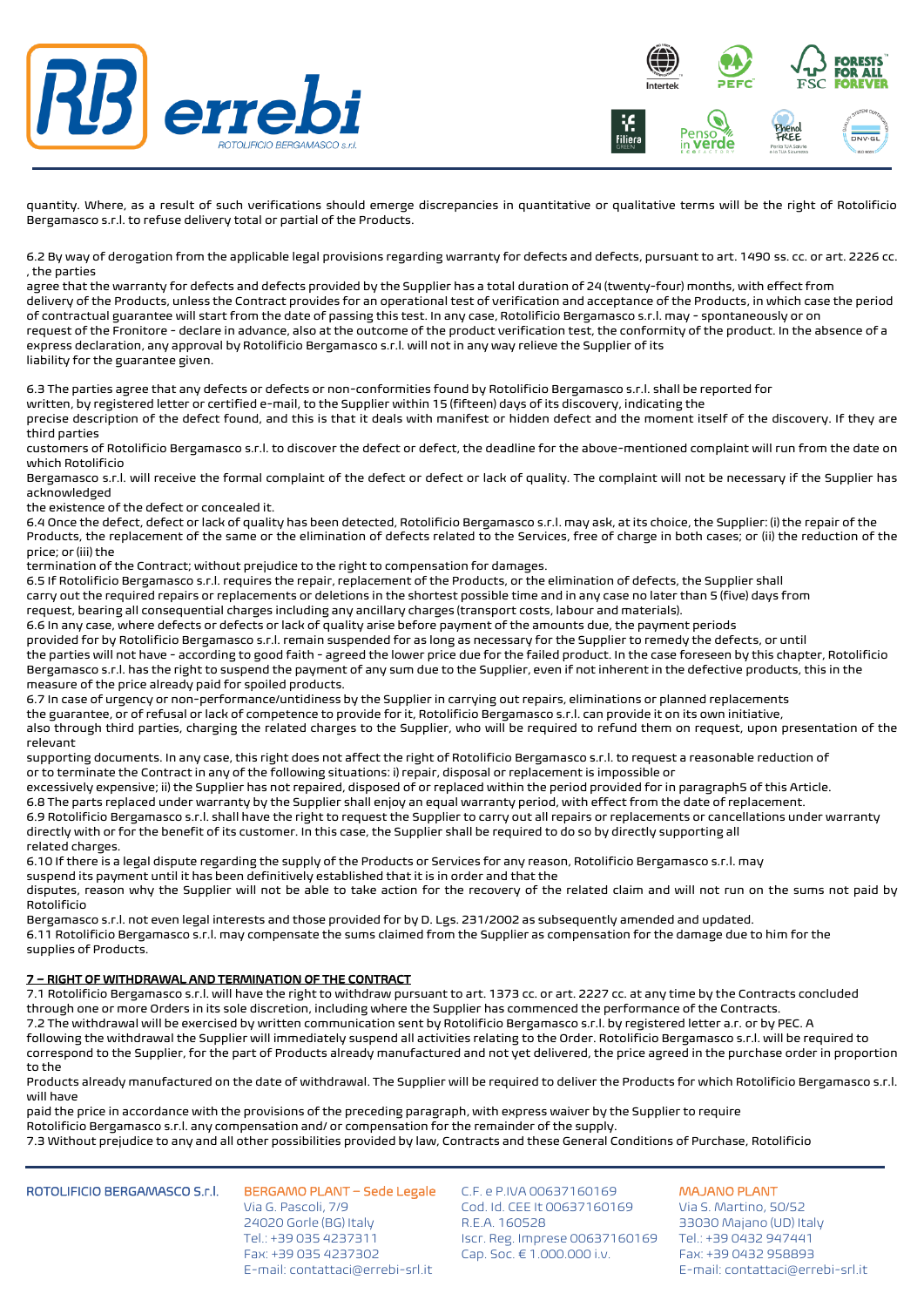



Bergamasco s.r.l. will have the right to terminate the Contracts pursuant to art. 1456 Cod. Civ. in the event of non-compliance with the following obligations

provided in these General Conditions of Purchase: i) non-compliance and/ or violation of the technical specifications provided by Rotolificio Bergamasco s.r.l. and

indicated in the Purchase Order; ii) the presence of defects and defects or lack of essential qualities in the products supplied, pursuant to art. 6 above; iii)

failure to comply with the terms of delivery; iv) assignment of the claim and/or contract without authorization of Rotolificio Bergamasco s.r.l.; v) violation

obligations of confidentiality and prohibition of competition; vi) breach of the Supplier's declarations and guarantees.

7.4 The termination of the Contracts will be communicated to the Supplier by sending a registered letter with return receipt or certified e-mail.

7.5 Individual Contracts are automatically terminated where: i) the Supplier becomes insolvent or is subject to insolvency proceedings or

a restructuring of the Supplier's legal or out-of-court debts; ii) for any reason, the Supplier's financial and/or financial conditions

have become such that the fulfilment of the obligation to supply the Products or Services is clearly endangered; iii) convictions

by the Supplier or the directors of the company in the event that the Supplier is incorporated in a corporate form; iv) serious infringements by the Supplier to tax legislation, regulations on workplace safety, compulsory contributions and child labour.

#### 8 – CASES OF MAJEURE FORSES AND EXCESSIVE COST INCURRED

8.1 The Supplier shall not be liable for any default and/or delay due to force majeure events

exceptional and/or unforeseeable events and/or circumstances such as wars, revolutions, sabotage, epidemics, fires, explosions, earthquakes, floods, national and category strikes, impediments due to specific legislative measures or other impediments of equal severity independent of the will of the parties and of unpredictability.

8.2 Otherwise, are not considered causes of force majeure, by way of example and not exhaustive, the defaults or delays due to: i) Supplier's delays in sourcing materials and/or services; ii) delays in deliveries by Supplier's subcontractors; iii) strikes limited to locations and employees of the Supplier, including micro conflict, agitation states, as well as employee ownership of the Supplier to strikes of any nature other than national or category.

8.3 The occurrence of force majeure events must be promptly reported in writing to Rtolificio Bergamasco s.r.l. by the Supplier, within 24 (twenty-four) hours after the occurrence of the event. The Communication must provide sufficient explanations of the its foreseeable duration. Rotolificio Bergamasco s.r.l. reserves the right to request from the Supplier documentary additions attesting the cause of force majeure.

8.4 Where the cause of force majeure amounts to the impossibility of fulfilling the performance, or a foreseeable delay of not less than 10 days in delivery, Rotolificio Bergamasco s.r.l. may also unilaterally terminate the contract by written notice. The contract will remain valid for the part already fulfilled by the Supplier.

8.5 The parties agree that the application of the provisions of art. 1467 c.c. will be subject to documentary proof, by the Supplier,

of the event that has resulted in an increase in the cost of the service equal to or greater than 20%. In default, the Supplier

waiver right now to request termination of the contract for excessive burdens occurred and will not in any way change the

price of the product, as agreed in the contract. Of the excessive burden that has occurred must be notified to Rotolificio Bergamasco s.r.l.

within 5 days of the occurrence of the event that imported the greatest burden.

8.6 Even in the case referred to in the previous paragraph, Rotolificio Bergamasco s.r.l. reserves the right to change the terms of the contract equally allowing for the higher cost and thus reducing the burden of the Supplier's performance below 20%.

# 9 – INSURANCE AND INDEMNITY

9.1. The Supplier undertakes to: i) take out and maintain insurance cover for the liability of the Product and for the coverage of the resulting damages from defects and defects of Products and Services, with adequate ceiling; ii) indemnify and hold harmless Rotolificio Bergamasco s.r.l. against measures or

decisions of any kind, even if of a provisional, protective or otherwise not definitive nature, issued as a result of defects or defects in the Products; iii) not oppose the ouster of Rotolificio Bergamasco s.r.l. from any judicial proceedings resulting or occasioned by the defects or defects of the Products in which Rotolificio Bergamasco s.r.l. has been agreed.

9.2 It will be the faculty of Rotolificio Bergamasco s.r.l. at any time to ask to verify the existence of the insurance coverage provided for the and may require adjustments to the ceiling or policy conditions.

9.3 The Supplier hereby declares and warrants the following: i) to possess the professional skills, diligence, experience and

capacity necessary to perform the Services or produce the Products in compliance with the quality and technical standards required by Rotolificio Bergamasco s.r.l.,

the existing legal provisions and any other applicable rules; ii) to comply with current legislation on hygiene and

safety at work and the protection of child labour, and declares that it applies to its employees the collective labour agreement of the sector

of membership, to implement all legal obligations relating to their employees and to be in compliance with payments

contributions and social security; iii) not to have assumed obligations of any kind with third parties that are or may be hindering the performance of Contracts having

the Products, the Services or the fulfilment of the obligations referred to in these General Conditions of Purchase; iv) that the execution of the Contracts does not

will result in a substantial breach of third party obligations or breach of judicial or administrative measures; v) that the Products and Services supplied, their components or accessories, shall not infringe the industrial or intellectual property rights of third parties by Supplier the burden of keeping Rotolificio Bergamasco s.r.l. free from any claims of third parties against it.

ROTOLIFICIO BERGAMASCO S.r.l.

BERGAMO PLANT – Sede Legale Via G. Pascoli, 7/9 24020 Gorle (BG) Italy Tel.: +39 035 4237311 Fax: +39 035 4237302 E-mail: contattaci@errebi-srl.it

C.F. e P.IVA 00637160169 Cod. Id. CEE It 00637160169 R.E.A. 160528 Iscr. Reg. Imprese 00637160169 Cap. Soc. € 1.000.000 i.v.